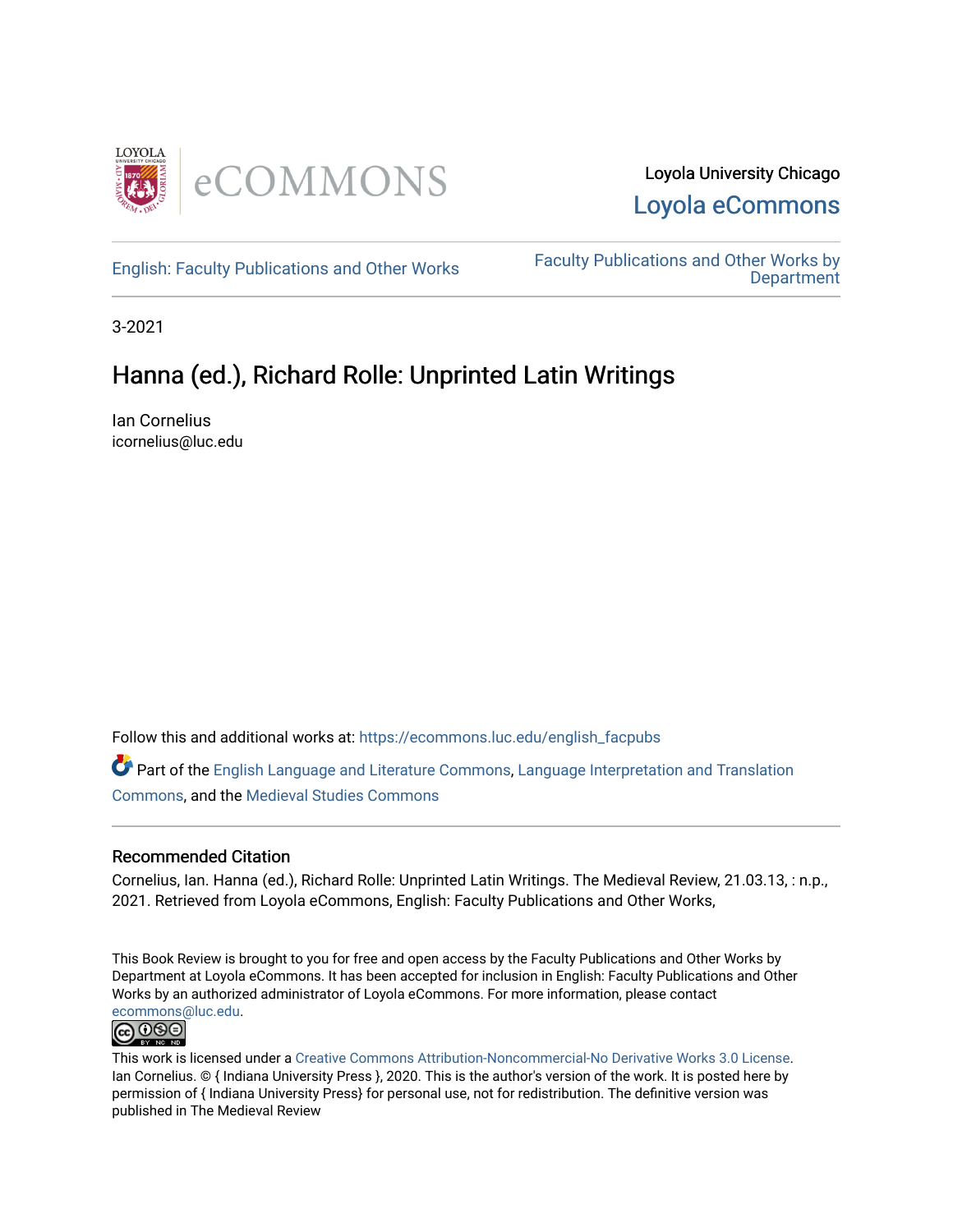



English: Faculty Publications and Other Works Faculty Publications and Other Works by **Department** 

3-2021

### Hanna (ed.), Richard Rolle: Unprinted Latin Writings

Ian Cornelius

Follow this and additional works at: https://ecommons.luc.edu/english\_facpubs

Part of the English Language and Literature Commons, Language Interpretation and Translation Commons, and the Medieval Studies Commons

This Book Review is brought to you for free and open access by the Faculty Publications and Other Works by Department at Loyola eCommons. It has been accepted for inclusion in English: Faculty Publications and Other Works by an authorized administrator of Loyola eCommons. For more information, please contact ecommons@luc.edu.



This work is licensed under a Creative Commons Attribution-Noncommercial-No Derivative Works 3.0 License.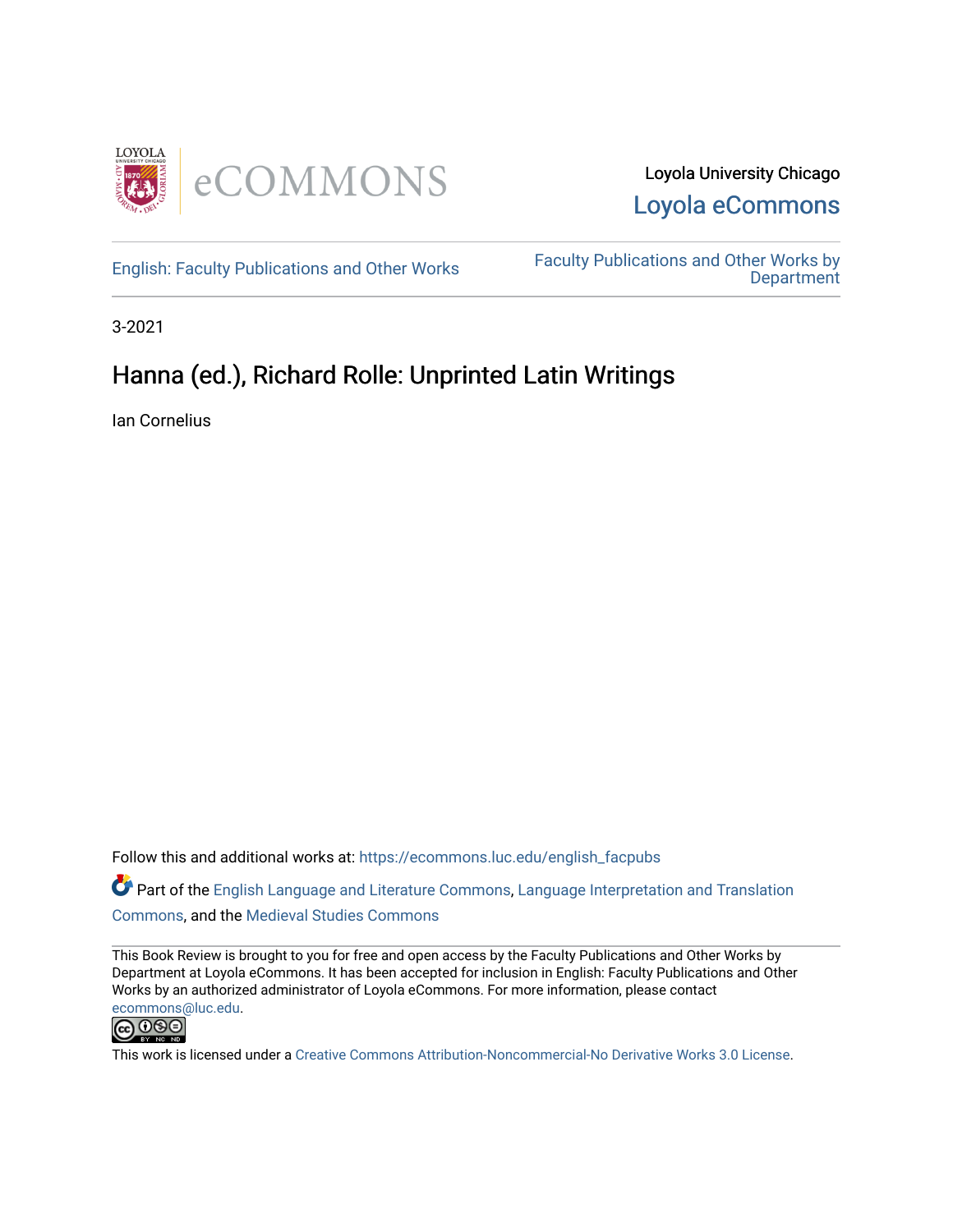# The Medieval Review

## 21.03.13 Hanna (ed.), Richard Rolle: Unprinted Latin Writings

Hanna, Ralph, ed. *Richard Rolle: Unprinted Latin Writings.* Liverpool, UK: Liverpool University Press, 2019. Pp. ix, 261. £85.00 (hardback). ISBN: 978-1-78962-023-8 (hardback).

Reviewed by: **Ian Cornelius** Loyola University Chicago icornelius@luc.edu

Richard Rolle, hermit of Hampole (d. 1349), is regarded today as one of the most significant and influential English writers of the Middle Ages. Largely passed over by sixteenth-century English antiquaries, Rolle came to the attention of modern readers through the editorial and bibliographic labors of Carl Horstman (1895, 1896) and Hope Emily Allen (1927, 1931). In recent decades, Rolle's English works have been interpreted as central exhibits of "vernacular theology," a valuable heuristic that, however, tends to split the oeuvre along linguistic lines, leaving the greater part of it under-attended. The qualities on which Rolle's modern reputation rest- innovative spiritual teaching and pyrotechnic stylistics--find their fullest expression in the Latin writings. Moreover, the Latin writings were the ones that circulated most widely during the fifteenth century and carried Rolle's reputation to the Continent. For Ralph Hanna, the path to Rolle seems initially to have run through *Piers Plowman*: see his "Will's Work," characterizing Rolle as kindred spirit to William Langland. [1] Thereafter, Rolle's writings and the books that transmit them captured Hanna's attention in their own right, with a pivot to the Latin works about a decade ago. The present volume is Hanna's latest research report from the field of Rolle studies. The central offering is an edition and modern English translation of *Super Canticum Canticorum*, Rolle's ruminative commentary on the opening verses of the *Song of Songs*.

Allen, in her foundational study, employed *Super Canticum* as a "touchstone" of the authenticity of all other writings attributed to Rolle. Extracts from this important work have appeared in print in several places; in 1958, Rolle's text was edited (from one manuscript) in a doctoral dissertation that has lately achieved coterie circulation in digital form. Hanna's text is the first complete edition constructed on modern principles of textual criticism. Also included in the volume under review are *editiones principes* of three other works: *Super Magnificat* (a brief idiosyncratic commentary on Luke's Canticle of Mary), *Super Mulierem Fortem* (an essay here re-titled *De vita activa et contemplativa*), and representative excerpts from a treatise on the Psalms sometimes attributed to Rolle in manuscript and here titled *Viridarium, vel De misericordia Dei*. Each text is presented *en face* with a translation by Hanna into modern English; with the exception of the *Viridarium*, the texts are edited in full.

An introductory essay (1–33) describes the texts and editorial method. Three topics receive sustained discussion: organizing motifs of *Super Canticum*, manuscript transmission of that work, and the authorship of *Viridarium*. Hanna's treatment of the first of these topics is conducted as a series of corrective gestures. Whereas previous commentators have emphasized the digressiveness of Rolle's *Super Canticum* or organized their readings of it with (Hanna contends) inapt notions of autobiography and authority, Hanna reads Rolle's text as a weave of productive contradiction, or "oxymora": athletic stillness, advanced rudiments, arrogant humility. These pages adumbrate a sensitive and fruitful approach to Rolle's text, as I will suggest later in this review.

**Skip to content** 

Turning to textual matters, Hanna notes the very extensive yet "piecemeal transmission" of *Super Canticum*, a topic he has investigated in previous publications. On the basis of an analysis of variant readings in a sample segment--this was conducted in *Editing Medieval Texts* [2]--Hanna concludes that *Super Canticum* may be edited from just four manuscripts. The apparatus prints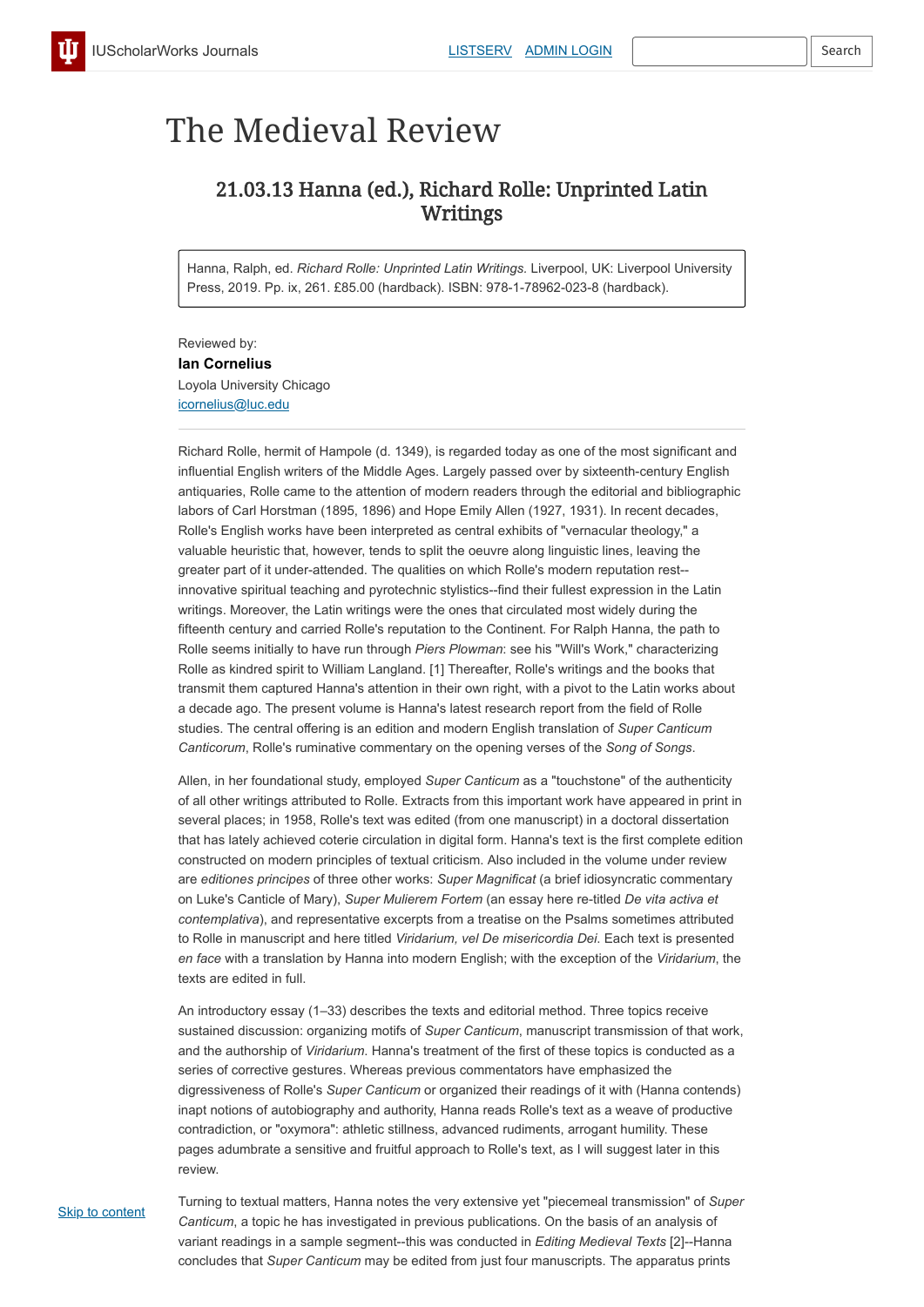variant readings from Dublin, Trinity College, MS 153 (the copy text); Oxford, Balliol College, MS 224A; Oxford, Bodleian Library, MS Bodley 861; and Oxford, Bodleian Library, MS Laud misc. 528. Hanna's 2015 volume remains the fullest discursive treatment of the transmission of this text.

Finally, regarding the authorship of *Viridarium*, Hanna judges all previous treatments of the problem inadequate; he makes a fresh consideration of internal and external evidence and concludes that the work is not by Rolle and may perhaps be identified instead with a lost work by the Augustinian friar John Waldeby (d. c*.*1372). This conclusion is not presented as definitive and is not carried across the edition with absolute consistency: readers are told that the work is "more likely" Waldeby than Rolle (20); "not Rolle" (28); "Rolle (?)" (251). Selections from the *Viridarium* ("about a quarter of the whole") are presented "to give Rollean readers a sense of how they might choose to relate the text to the hermit's writings and to stimulate some future Waldeby scholar to investigate 'Viridarium' more fully" (20).

In an appendix (249-255) Hanna supplies descriptions of manuscripts previously undescribed, plus some corrections and aggiornamenti to published descriptions cited earlier in the volume. The separation of manuscript descriptions from the other introductory matter is peculiar, yet there is a general principle at work here: Hanna prefers not to repeat what he or another has said adequately elsewhere. The principle operates throughout Hanna's publications; the result is sometimes a certain amount of fragmentation of expository prose. Inexpert readers of Hanna's introductory essay will need to procure and consult books and articles listed in his bibliography (29-33). A product of libraries, Hanna's writings are best read in a library beside other books.

The texts and translations are followed by notes (229-248) and an *index fontium* (257-261), supplying a conspectus of Rolle's quotations from and references to the Bible and other sources. The notes, Hanna acknowledges, are "rather sparse" and concerned mostly to identify "overt sources" and "parallels" (21). They do not really correspond to the practice of annotation as Hanna has articulated that elsewhere ("when I annotate, what I am doing is reading through the text with my profoundest attention, asking what it is that a reader should be given so as to facilitate the most attentive reading I can give"). I miss grammatical commentary--that is, acknowledgment of and engagement with the occasional difficulties of Rolle's language. Notes to *Viridarium* identify a pair of interesting Anglo-Latin spellings (245, 246); similar notation would be welcome in the earlier texts, e.g. for *Super Canticum* 4.278 *persepissem* (CL *percepissem*). Rolle's syntax also gives occasion for annotation (see below). Besides guiding a reader through difficulties, a grammatical commentary might indicate interesting or peculiar features of the linguistic construction of the text. For instance, readers might like to know that the intercalated lyric at the end of *Super Canticum* 3 has the line-structure of a well-known medieval form, that of Goliardic verse (7pp+6p in Dag Norberg's notation).

The principal adjunct to the reading texts is the English translation. This is a valuable guide to the Latin and opens the texts in ways that even a grammatical commentary would not. Yet beneficiaries of the translation may be inclined to bite the hand that feeds us. (References in the remainder of this review are to *Super Canticum* unless otherwise stated.) The translation misleads, becomes tangled, or departs from the Latin in at least 1.58-60, 1.383-386, 2.167-170, 3.40, 3.200 (Hanna translates *est*, an easier reading rightly consigned to the apparatus), 5.89-95 (the beta-family reading *licet* is attractive, in place of 93 *set*), 5.130-141, 6.186-187, and 7.2-5. Several of these involve a misplaced negation (perhaps only proofreading errors). In a few cases, noted parenthetically above, difficulties extend to the Latin text. One of the problems faced by a translator is that Rolle's "aggressive voice" (7) expresses itself in idiosyncratic phrasing (for

instance, the recurring clausula *iudicare non formidat*) and unwieldy coordinate constructions that contrast the *electi* and *reprobi*. I talk through two examples.

Early in the first part of *Super Canticum*, there is a digression on the theme of spiritual exile and homelessness (cf. Hanna's apt remarks, 4-5). This condition, Rolle emphasizes, is universal. The *electi* are not exempt, but they differ from the *reprobi* in that, "wherever they may be transferred bodily, [they] continually place their goal in heaven." Rolle then continues:

Vnde et illud discursus incomodum electis meritum exaggerat quod tamen populus uel saltem aliquis presumptor iniquus dampnum esse anime iudicare non formidat (1.58-60).

**Skip to content** 

At this point Hanna's translation goes astray, inventing "a bustler about" from *discursus* and rendering *iudicare non formidat* as "does not fear judgement." Translate instead as "Whence the elect accrue merit even from the hardship of itinerancy, which, however, people (or, at any rate, any wicked presumptuous person) do not hesitate to deem an injury to the soul." Rolle's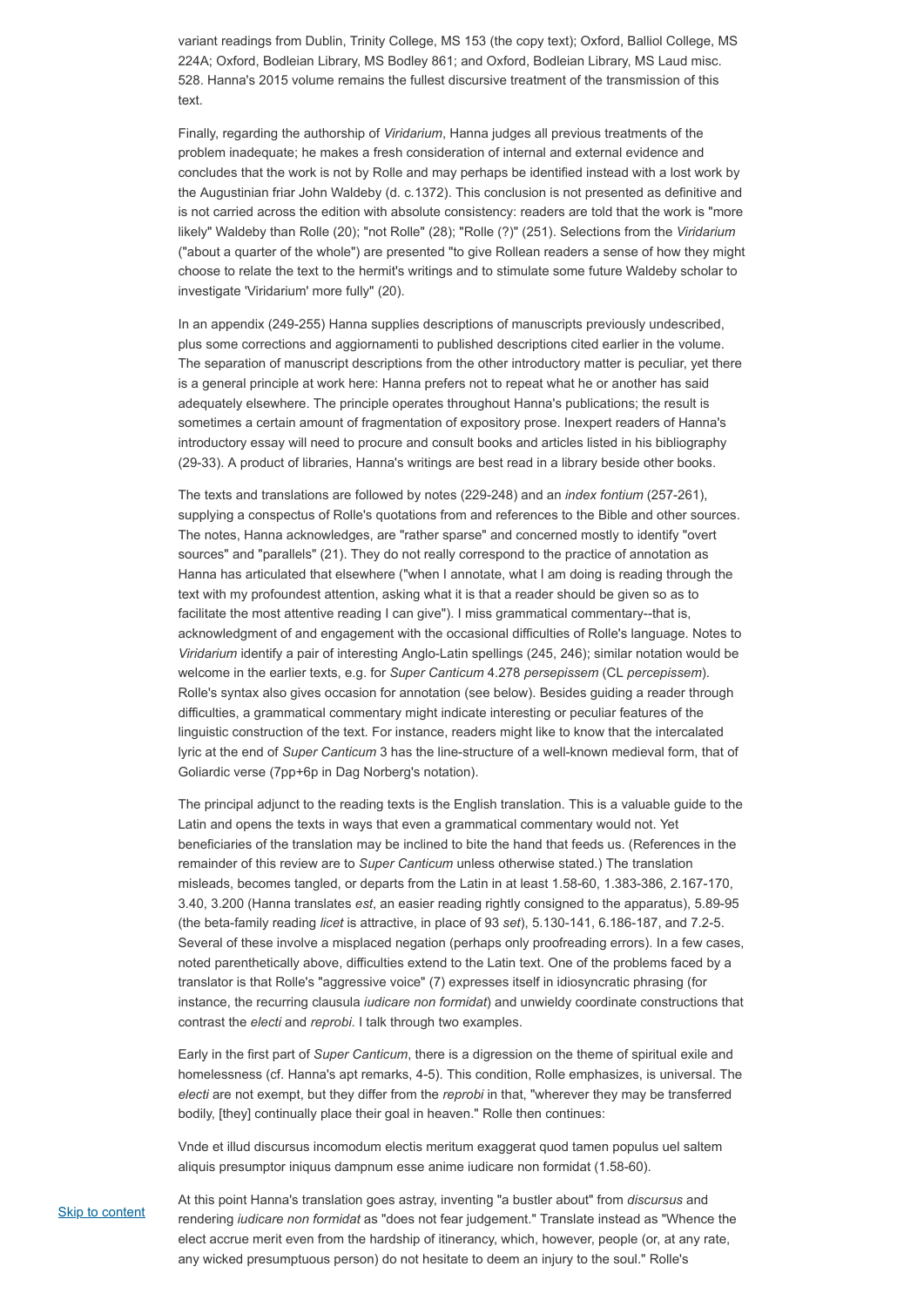argument builds directly from previous sentences and sets up the treatment of *reprobi* in the sentences that follow (cf. Hanna's remarks on Rolle's coherence of argument, 3-4). The *electi* have successfully severed interior from exterior. They are therefore misread by the *reprobi*, who have not achieved this separation (cf. 1.63-64) and hence know no better than to make their own compromised existence the basis for judging others.

My second example derives from Rolle's polemic against monastic exceptionalism in *Super Canticum* 5. Rolle concedes that the monastic life is safer than alternatives, if lived correctly (5.118-121). In a sequence of parallel clauses, Rolle contrasts the conditions of cloistered and uncloistered life and lays a foundation for treating the two lives as separate leagues, each with its own standard of greatness. For those *in mundo*, it is a great thing (*magnum est*) simply to avoid hell; for those *in religione*, "no one should be called great (*magnum*) unless he is perfect" (5.126- 129). The appearance of *videtur* twice in this sequence of argument indicates that Rolle is laying out the *communis opinio*, to which he willingly accedes insofar as it allows him to circumscribe the authority of his monastic opponents. Given the generally acknowledged advantages of monastic life, Rolle reasons, any monk not *perfectus* is unworthy of commendation or respect. Rolle has previously denied the status of spiritual perfection to any monk who claims that the monastic orders have a monopoly on that state, and he now proceeds to describe the path of the uncloistered renunciant. The passage reads as follows in Hanna's edition:

Denique ut assolet cum presbiteri, uel alij clerici siue laici huic mundo renunciant; in cellis tamen inter homines morantur pro statu suo honestis, congruis, et ordinatis; deinde sanctis studi[j]s incumbentes, iugi[ter] deuocioni insistentes, terrena queque atque carnalia abicientes, sola necessaria retinentes. Quatinus sic inter homines maneant ut tamen nullatenus de negocijs secularibus se interponant... (5.130-136).

Hanna's translation begins "Finally, as is customary with a priest, others, whether clerics or laypersons, renounce the world...," as if the text read *ut assolet cum presbiterijs, alij, siue clerici siue laici...renunciant*. This cannot be right. Re-punctuating the text, one may translate:

**Skip to content** 2. Ralph Hanna, *Editing Medieval Texts* (Exeter Medieval Texts and Studies; Liverpool: Liverpool University Press, 2015).

Moreover, customarily when priests or other clerics or laypersons renounce the world, they reside in cells proper, fitting, and suited to their station, though still among men. They apply themselves thereafter to holy studies, attending continually to devotion, casting aside all earthly or carnal things (retaining only necessities), to the end that (*quatinus*) they remain among men in such a way as not to occupy themselves in the least bit with worldly affairs...

Rolle is here demolishing the monastic view of the spiritual affordances of uncloistered life--the very position he had provisionally entertained in the immediately foregoing passage. The rhetorical period runs another five lines in Hanna's printed text, piling up the prospective spiritual attainments of the uncloistered renunciant in a great crescendo of clauses. By the following sentence, Rolle has reached escape velocity and passes into celestial *igne* and *calor*.

The point of the foregoing discussion is perhaps just this: Hanna's translation can guide readers to knotty passages that will repay close study of the Latin text here edited for the first time. Careful typesetting has the happy result that Latin and English texts match up throughout the volume--a great service to readers. I note few typographic errors. In the translation of 3.149, read "as long as he esteems" (the subject pronoun is dropped). In the translation of *Super Magnificat* 30, read "so love one another." Something has gone wrong in the Latin text at 4.192: in place of *putante* Hanna's 2015 text has *putantes*, yet the clause lacks a finite verb. Perhaps read *putant*, which is what Hanna translates. At 6.126, read *assuefactus* in place of *assueactus*.

Hanna's aim for this edition is "to attract the attention these texts, especially 'Super Canticum', deserve, and to encourage more searching critical accounts" (21). The edition should be studied by anyone seeking a closer acquaintance with the hermit of Hampole.

-------

Notes:

1. Ralph Hanna, "Will's Work," in *Written Work: Langland, Labor, and Authorship*, eds. Steven Justice and Kathryn Kerby-Fulton (The Middle Ages Series; Philadelphia: University of Pennsylvania Press, 1997), 23-66.